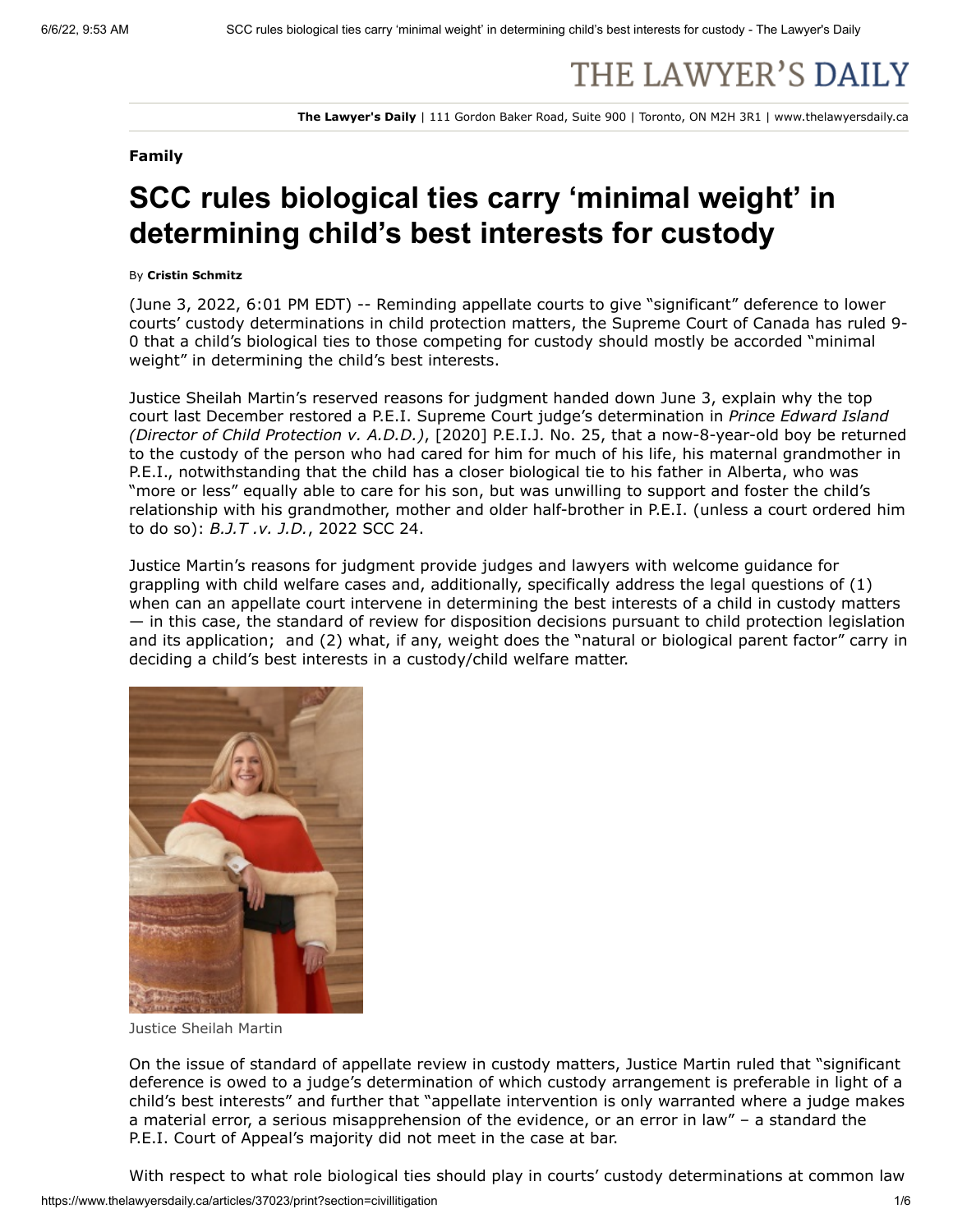(i.e. absent legislated direction on biological ties), Justice Martin concluded that "while it is not an error for a court to consider a biological tie in itself in evaluating a child's best interests, a biological tie should generally carry minimal weight in the assessment."

She held that "a parent's mere biological tie is simply one factor among many that may be relevant to a child's best interests and judges are not obliged to treat biology as a tie-breaker when two prospective custodial parents are otherwise equal. Placing too great an emphasis on a biological tie may lead some decision makers to give effect to the biological parent's claim over the child's best interests and parental preferences should not usurp the focus on the child's interests."

Justice Martin elaborated that "a child's bond is a consideration that should prevail over the 'empty formula' of a biological tie. A biological connection is no guarantee against harm to a child and a child can be equally attached to persons who are not their biological parents and those persons can be equally capable of meeting the child's needs."

In addition, she explained, the benefit of a biological tie itself may be intangible and difficult to articulate, which makes it difficult to prioritize it over other best interests factors that are more concrete.

"The importance of a biological tie may also diminish as children are increasingly raised in families where those ties do not define a child's family relationships," Justice Martin said. "Further, courts should be cautious in preferring one biological tie over another absent evidence that one is more beneficial than another. Comparing the closeness or degree of biological connection is a tricky, reductionist and unreliable predictor of who may best care for a child."

Justice Martin's judgment was hailed by Laura Cárdenas of IMK LLP in Montreal, who represented the intervener LGBTQ Family Coalition. Her client argued at the Supreme Court that the P.E.I. Court of Appeal's "outdated" majority decision below was rooted in a biology-focused assessment of best interest factors that does not align with the requirement that such analysis must be child-centred, and consistent with the ongoing evolution of the definition of "parent." The upshot of the majority decision below would be that a custody claim of a parent who meets the legal definition of "parent," but lacks a biological tie to their child, would automatically be prejudiced in the best interests analysis, the intervener urged.



Laura Cárdenas, IMK LLP

"Adopting this view will have serious consequences for every child who has a non-traditional or nonbiological parent," including children in LGBTQ-plus families, Cárdenas told the court in arguing against the notion that a parent's biological tie to their child should be a predominant, or tiebreaking, factor in a custody dispute.

"It's common in LGBT+ families for some, but not all, parents to have a biological tie with their children," Cárdenas told *The Lawyer's Daily*. "The decision of the Supreme Court makes it clear that if these parents eventually dispute the custody of their children, their child's best interest is what will be determinative in the custody dispute  $-$  not the fact of a biological tie."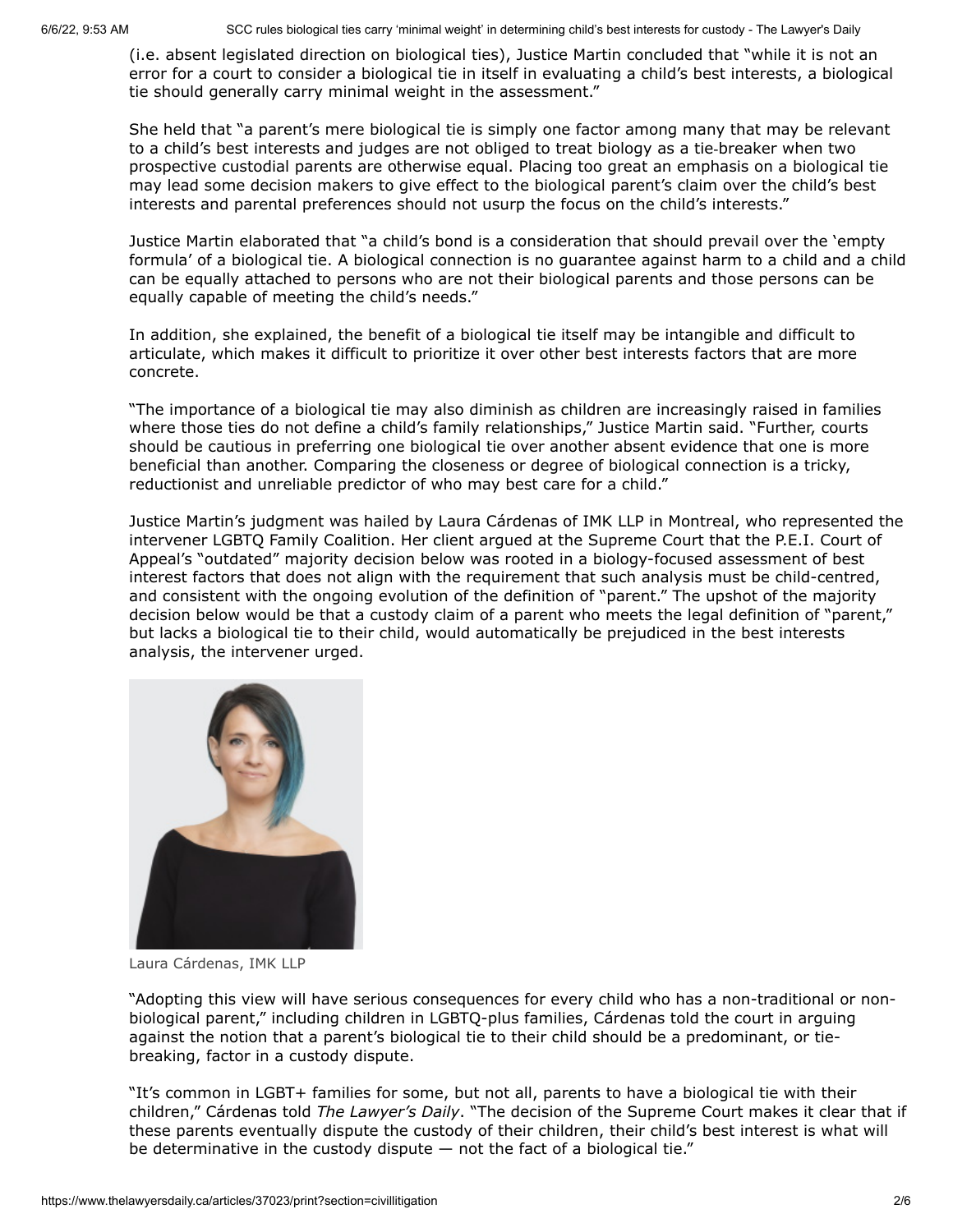Justice Martin's unanimous reasons for judgment "greatly diminish the importance of the biological factor," Cárdenas said. "Biological ties will only be relevant if they have some links to the child's best interest."

Moreover, the Supreme Court clarifies that the importance of biological ties stems from a historical presumption that they are a proxy for a bond between the parent and the child, she said. "Justice Martin also refers specifically to 'contemporary shifts in parenting and family composition' and the fact that there is a growing number of families in which biological ties do not define a child's family relationships. All of this further undermines the relevance of biological ties, which is precisely what the LGBT+ Family Coalition advocated," Cárdenas remarked.



Ryan Moss, Cox & Palmer

Counsel for the successful appellant grandmother, Ryan Moss of Cox & Palmer in Charlottetown, said the ruling basically reaffirms the standard of appellate review set out in *Van de Perre v. Edwards*, 2001 SCC 60, and applies it in the context of reviewing determinations of custody in child welfare cases. "There's significant deference owed," he said.

"The piece that probably surprised me the most is how much commentary there was from the court in providing direction and kind-of justifications to courts, when dealing with child protection matters," Moss said. "There's a good portion of the decision that really provides some guidance into how and what judges can consider when the director [of child protection], state actors, are playing a part in a court family matter."

Moss said that Justice Martin's judgment recognizes that child protection authorities have "full control of the child in their care and how or where they decide to place them really affects the [custody] situation, and that's something that judges can, and should, consider."

"As someone who has represented other parents in child protection matters as well, I think that kind of guidance to the courts, and to lawyers and parents, is helpful."

Moss noted the top court has not "closed the door" on biological ties as a factor in custody determinations, when relevant, but in most cases it's not relevant, and carries minimal weight in analyzing the child's best interests, he said. Moreover, given increasing custody claims from nonbiological parents, it's "nice to have that confirmation from the court that as a non-biological parent you're not immediately faced with an uphill battle just because you don't share 50 per cent of your DNA with the child."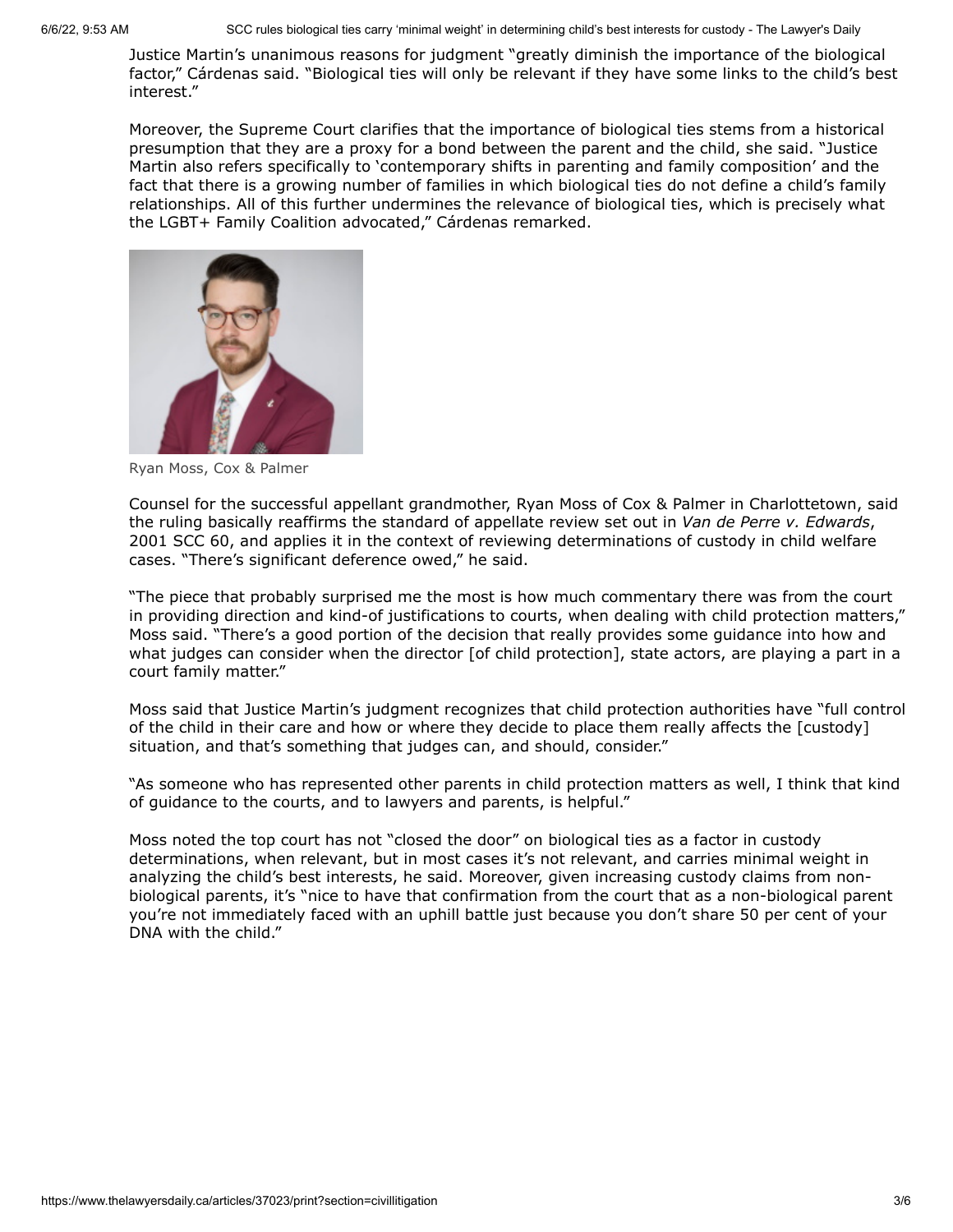

Nicholas Bala, Queen's University

Queen's University law professor Nicholas Bala, an authority on legal issues related to children, youth and families, commended Justice Martin's judgment as worth reading by all family law lawyers. "There's a lot in it," he observed.

The Supreme Court itself notes that "first and foremost, this appeal turns on the due operation of appellate deference in child custody matters," Bala quoted. "Similar to the decision two weeks ago in *Barendregt v. Grebliunas*, 2022 SCC 22, the court emphasized the narrow scope for appellate review in parenting cases and the importance of the role of trial judges who actually meet the parties and can assess their personalities. The court [also recognized the value of 'finality 'in family litigation,](https://www.thelawyersdaily.ca/articles/36466/appeal-court-applied-wrong-test-in-admitting-new-evidence-in-child-relocation-case-scc-rules) though recognizing that parties can seek review if there is a change in circumstances."

Bala said the top court also recognized that child protection agencies have enormous authority over children and parents, and that their exercise of state power is constitutionally subject to the supervision of the superior courts. "The actual decision in this case to immediately remove this young boy from his sole caregiver [the appellant grandmother] and place him with foster parents, who were unknown to him, was very troubling, and clearly concerned both the trial judge and the Supreme Court."

Bala also highlighted the Supreme Court's recognition that a party's willingness to support a child's relationship with the other party/parent can be significant factor in the best interests of the child analysis. "This is significant for 'alienation' cases."



Rollie Thompson, Dalhousie University

Dalhousie University law professor Rollie Thompson, a Canadian family law authority, said Justice Martin "clearly" rejected the Appeal Court majority's treatment of the father's biological parent status as a tiebreaker. She "makes an important point — here both the maternal grandmother and the father had 'biological ties' to the child and both were 'parents' in the eyes of the [P.E.I.] *Child*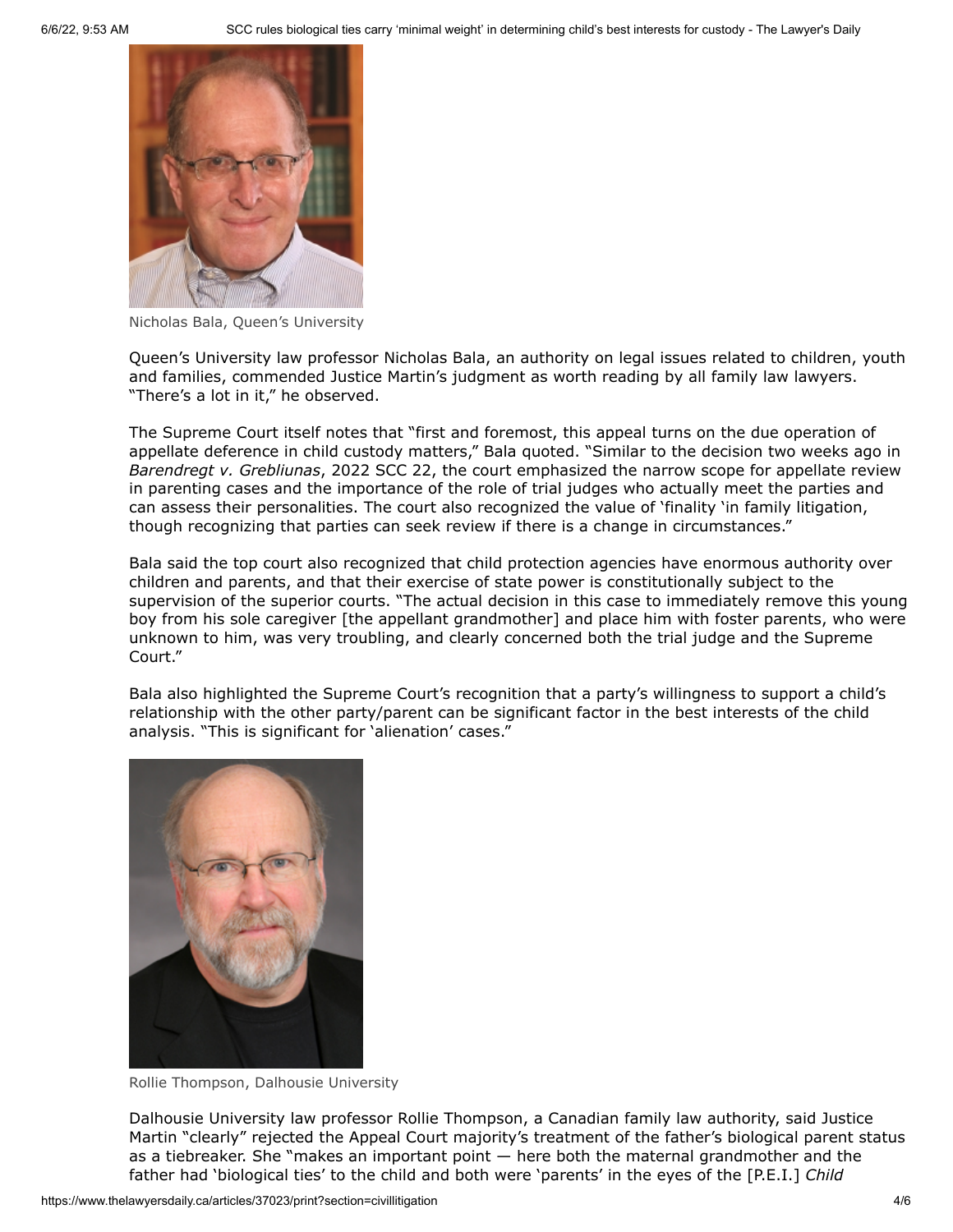*Protection Act*, a point made a number of times by judges during oral argument."

Thompson noted that in Canada, for many years, before and after *King v. Low*, courts have taken a "functional" and "child-centric" approach to parenting, rather than one based upon "status".

"Whoever performs the functions of parental caregiving is a 'parent' in the eyes of the child and thus in the view of the law," he explained.

The expansive definitions of "parent" in family law and child protection statutes, including in P.E.I., reflect that approach, Thompson observed. "To be honest, I was surprised that Justice Martin didn't just bury any hint of natural parent status as a factor."

Instead she says (in para. 100) that a court "may consider" biological ties and that it's not "an error in itself", "then proceeds again to give good reasons why you shouldn't give such ties much weight on their own," Thompson expanded. "It might have been better to just say, 'it's not a factor' in a best interests analysis, apart from actual caregiving by a biological parent."

Thompson predicted the judgment might do away with "biological ties" alone as a factor in best interests analysis. "In the modern family context, you would not have thought that was necessary to be said, again, but it is important that the SCC said so, or came so close to saying so."

With respect to appellate deference to hearing judges, Thompson said P.E.I. Chief Justice David Jenkins, who was dissenting below, nailed it by stating that it was the hearing judge, Justice Nancy Key's, "call to make" in a hard case deciding best interests. "In these three cases heard together – *Barendregt, Kreke v. Alansari* 2021 SCC 50 and *B.J.T.* – the SCC restored a trial decision, after insufficient deference and unjustifiable intervention by courts of appeal," Thompson remarked.

He pointed out that the Director of Child Protection came in for considerable criticism when Justice Martin upheld the hearing judge's reasons with respect to her consideration of the conduct of child protection authorities. "The director's conduct in this case is a good example why we need child protection courts to assiduously supervise and check the exercise of the huge powers of child protection authorities."

At press time, *The Lawyer's Daily* had not received a response to queries made to counsel for the respondent father. There was also no comment from the intervener office of the P.E.I. Director of Child Protection, whose actions the hearing judge found were aimed at the father becoming the everyday parent, without consideration of the possibility of the grandmother becoming the permanent guardian.

The P.E.I .Court of Appeal's majority held that the hearing judge's consideration of the director's conduct was a legal error as the conduct was an "irrelevant" aspect of the case.

Justice Martin did not agree, following a painstaking review of the record. Rather, the Supreme Court of Canada held that the hearing judge's consideration of the child protection authorities' actions "did not inappropriately taint her analysis."

In that regard, Justice Martin noted that after the child protection authorities initially apprehended the then-4-year-old child because he was in need of protection from his mother, who was suffering from mental illness, the director directed every aspect of the child's life such as where and with whom he lived, where he went to school, and who could see him when, and the terms of access.

"It was, therefore, not a legal error for the hearing judge to consider the director's conduct insofar as it allowed her to gain an understanding of what had happened, how a certain status quo was created, and the conduct and position of the parties," Justice Martin held. "It was open to the hearing judge to take into account the different treatment provided to the father and the grandmother and to conclude that the director promoted the child's relationship with his father over the pre‑existing connection with the grandmother. The hearing judge was also allowed to consider how any unbalanced facilitation of access the director gave to each parent would have had an impact on their bond with the child."

The P.E.I. Court of Appeal overruled the hearing judge, and granted permanent custody to the father,